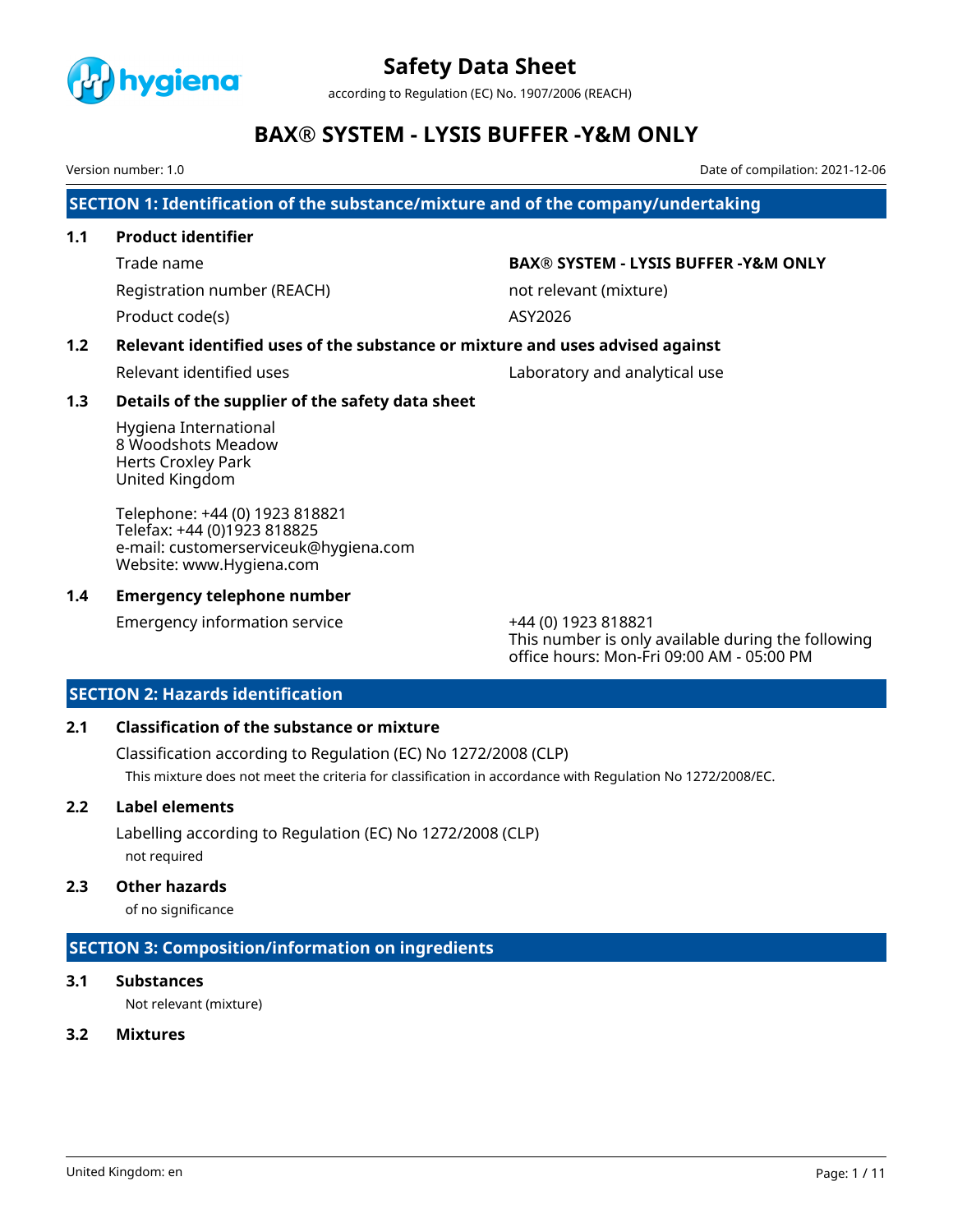

according to Regulation (EC) No. 1907/2006 (REACH)

# **BAX® SYSTEM - LYSIS BUFFER -Y&M ONLY**

Version number: 1.0 Date of compilation: 2021-12-06

# Description of the mixture

| <b>Name of substance</b>          | <b>Identifier</b>                                                                   | Wt%        | <b>Classification acc. to GHS</b> | <b>Pictograms</b> |
|-----------------------------------|-------------------------------------------------------------------------------------|------------|-----------------------------------|-------------------|
| Pyrogen Free Water                | CAS No<br>7732-18-5                                                                 | $10 - 25$  |                                   |                   |
| Tris                              | CAS No<br>$77 - 86 - 1$                                                             | < 0.1      |                                   |                   |
| <b>Tris HCI</b>                   | CAS No<br>1185-53-1<br>EC No<br>214-684-5<br>REACH Reg. No<br>01-2120301688-54-xxxx | ${}_{0.1}$ |                                   |                   |
| Potassium Chloride                | CAS No<br>7447-40-7                                                                 | < 0.1      |                                   |                   |
| Reduced Triton X-100              | CAS No<br>92046-34-9                                                                | ${}_{0.1}$ |                                   |                   |
| Magnesium Chloride<br>Hexahydrate | CAS No<br>7791-18-6<br>EC No<br>232-094-6                                           | < 0.1      |                                   |                   |

For full text of abbreviations: see SECTION 16.

#### **SECTION 4: First aid measures**

#### **4.1 Description of first aid measures**

#### General notes

Do not leave affected person unattended. Remove victim out of the danger area. Keep affected person warm, still and covered. Take off immediately all contaminated clothing. In all cases of doubt, or when symptoms persist, seek medical advice. In case of unconsciousness place person in the recovery position. Never give anything by mouth.

#### Following inhalation

If breathing is irregular or stopped, immediately seek medical assistance and start first aid actions. Provide fresh air.

#### Following skin contact

Wash with plenty of soap and water.

#### Following eye contact

Remove contact lenses, if present and easy to do. Continue rinsing. Irrigate copiously with clean, fresh water for at least 10 minutes, holding the eyelids apart.

#### Following ingestion

Rinse mouth with water (only if the person is conscious). Do NOT induce vomiting.

#### **4.2 Most important symptoms and effects, both acute and delayed**

Symptoms and effects are not known to date.

#### **4.3 Indication of any immediate medical attention and special treatment needed**

none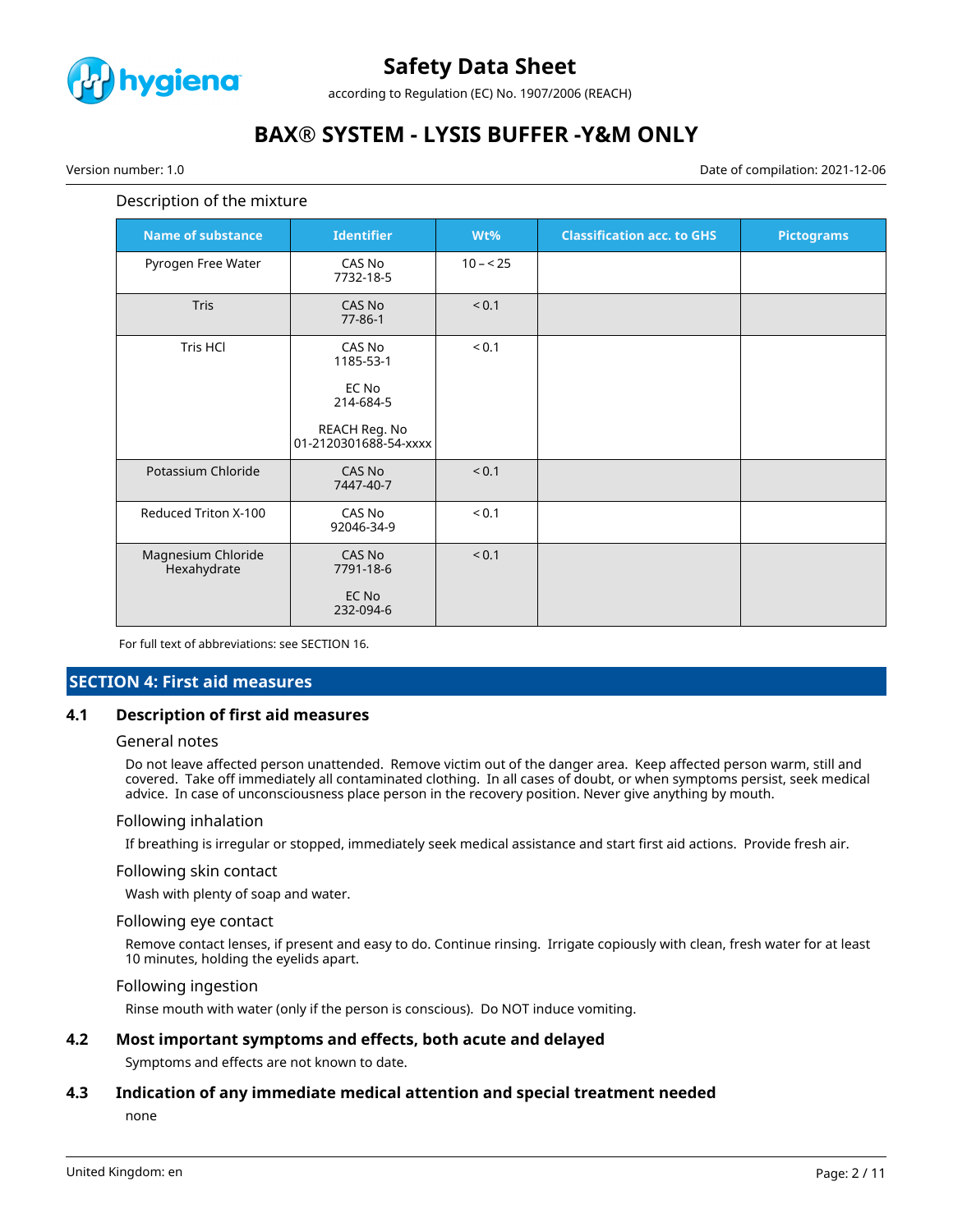

according to Regulation (EC) No. 1907/2006 (REACH)

# **BAX® SYSTEM - LYSIS BUFFER -Y&M ONLY**

Version number: 1.0 Date of compilation: 2021-12-06

# **SECTION 5: Firefighting measures**

#### **5.1 Extinguishing media**

Suitable extinguishing media

Water spray, BC-powder, Carbon dioxide (CO2)

Unsuitable extinguishing media

Water jet

#### **5.2 Special hazards arising from the substance or mixture**

#### **5.3 Advice for firefighters**

In case of fire and/or explosion do not breathe fumes. Co-ordinate firefighting measures to the fire surroundings. Do not allow firefighting water to enter drains or water courses. Collect contaminated firefighting water separately. Fight fire with normal precautions from a reasonable distance.

# **SECTION 6: Accidental release measures**

#### **6.1 Personal precautions, protective equipment and emergency procedures**

For non-emergency personnel

Remove persons to safety.

#### For emergency responders

Wear breathing apparatus if exposed to vapours/dust/spray/gases.

### **6.2 Environmental precautions**

Keep away from drains, surface and ground water. Retain contaminated washing water and dispose of it.

#### **6.3 Methods and material for containment and cleaning up**

Advice on how to contain a spill

Covering of drains

#### Advice on how to clean up a spill

Wipe up with absorbent material (e.g. cloth, fleece). Collect spillage: sawdust, kieselgur (diatomite), sand, universal binder

#### Appropriate containment techniques

Use of adsorbent materials.

Other information relating to spills and releases

Place in appropriate containers for disposal. Ventilate affected area.

#### **6.4 Reference to other sections**

Personal protective equipment: see section 8. Incompatible materials: see section 10. Disposal considerations: see section 13.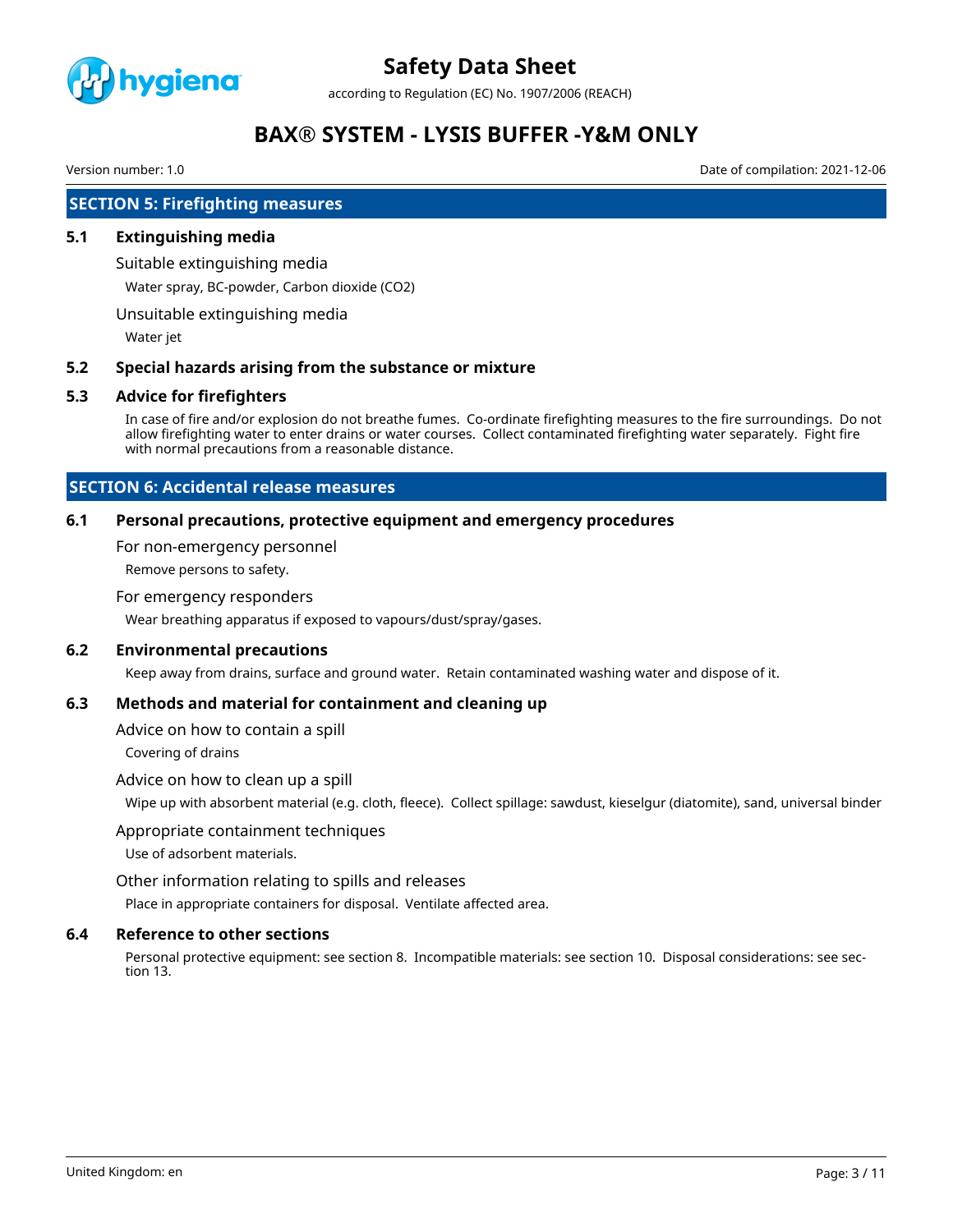

according to Regulation (EC) No. 1907/2006 (REACH)

# **BAX® SYSTEM - LYSIS BUFFER -Y&M ONLY**

Version number: 1.0 Date of compilation: 2021-12-06

# **SECTION 7: Handling and storage**

### **7.1 Precautions for safe handling**

#### Recommendations

- Measures to prevent fire as well as aerosol and dust generation

Use local and general ventilation. Use only in well-ventilated areas.

#### Advice on general occupational hygiene

Wash hands after use. Do not eat, drink and smoke in work areas. Remove contaminated clothing and protective equipment before entering eating areas. Never keep food or drink in the vicinity of chemicals. Never place chemicals in containers that are normally used for food or drink. Keep away from food, drink and animal feedingstuffs.

#### **7.2 Conditions for safe storage, including any incompatibilities**

#### Control of effects

Protect against external exposure, such as

frost

#### **7.3 Specific end use(s)**

See section 16 for a general overview.

#### **SECTION 8: Exposure controls/personal protection**

#### **8.1 Control parameters**

This information is not available.

| Relevant DNELs of components of the mixture |               |                 |                           |                                              |                   |                                 |
|---------------------------------------------|---------------|-----------------|---------------------------|----------------------------------------------|-------------------|---------------------------------|
| Name of substance                           | <b>CAS No</b> | <b>Endpoint</b> | <b>Threshold</b><br>level | <b>Protection goal,</b><br>route of exposure | Used in           | <b>Exposure time</b>            |
| Tris HCl                                    | 1185-53-1     | <b>DNEL</b>     | 152.8 mg/m <sup>3</sup>   | human, inhalatory                            | worker (industry) | chronic - systemic ef-<br>fects |
| Tris HCL                                    | 1185-53-1     | <b>DNEL</b>     | $216.6$ mg/kg<br>bw/day   | human, dermal                                | worker (industry) | chronic - systemic ef-<br>fects |

| Relevant PNECs of components of the mixture |               |                 |                           |                   |                                       |                                                         |
|---------------------------------------------|---------------|-----------------|---------------------------|-------------------|---------------------------------------|---------------------------------------------------------|
| <b>Name of substance</b>                    | <b>CAS No</b> | <b>Endpoint</b> | <b>Threshold</b><br>level | <b>Organism</b>   | <b>Environmental com-</b><br>partment | <b>Exposure time</b>                                    |
| Magnesium Chloride<br>Hexahydrate           | 7791-18-6     | <b>PNEC</b>     | 3.21 $mg/1$               | aquatic organisms | freshwater                            | short-term (single in-<br>stance)                       |
| Magnesium Chloride<br>Hexahydrate           | 7791-18-6     | <b>PNEC</b>     | $0.32 \frac{mg}{l}$       | aquatic organisms | marine water                          | short-term (single in-<br>stance)                       |
| Magnesium Chloride<br>Hexahydrate           | 7791-18-6     | <b>PNEC</b>     | $90 \frac{mg}{l}$         | aquatic organisms | sewage treatment<br>plant (STP)       | short-term (single in-<br>stance)                       |
| Magnesium Chloride<br>Hexahydrate           | 7791-18-6     | <b>PNEC</b>     | 288.9 $mg/_{kq}$          | aquatic organisms |                                       | freshwater sediment   short-term (single in-<br>stance) |
| Magnesium Chloride<br>Hexahydrate           | 7791-18-6     | <b>PNEC</b>     | 28.89 $mg/_{ka}$          | aquatic organisms | marine sediment                       | short-term (single in-<br>stance)                       |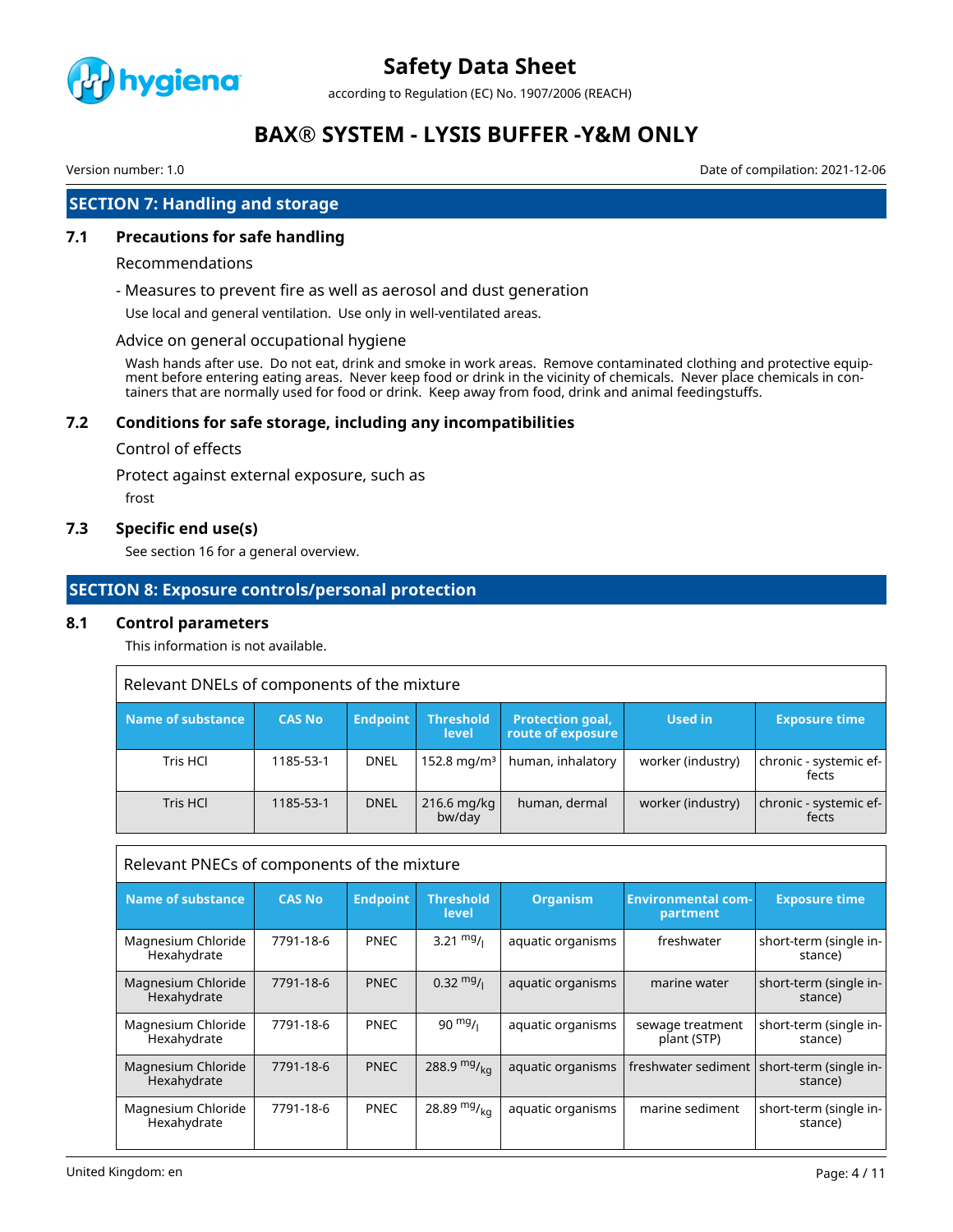

according to Regulation (EC) No. 1907/2006 (REACH)

# **BAX® SYSTEM - LYSIS BUFFER -Y&M ONLY**

Version number: 1.0 Date of compilation: 2021-12-06

| Relevant PNECs of components of the mixture |               |                 |                           |                            |                                       |                                   |
|---------------------------------------------|---------------|-----------------|---------------------------|----------------------------|---------------------------------------|-----------------------------------|
| Name of substance                           | <b>CAS No</b> | <b>Endpoint</b> | <b>Threshold</b><br>level | <b>Organism</b>            | <b>Environmental com-</b><br>partment | <b>Exposure time</b>              |
| Magnesium Chloride<br>Hexahydrate           | 7791-18-6     | <b>PNEC</b>     | 662.8 $mg/kq$             | terrestrial organ-<br>isms | soil                                  | short-term (single in-<br>stance) |

#### **8.2 Exposure controls**

#### Appropriate engineering controls

General ventilation.

#### Individual protection measures (personal protective equipment)

#### Eye/face protection

Wear eye/face protection.

#### Skin protection

#### - Hand protection

Wear suitable gloves. Chemical protection gloves are suitable, which are tested according to EN 374. Check leak-tightness/impermeability prior to use. In the case of wanting to use the gloves again, clean them before taking off and air them well. For special purposes, it is recommended to check the resistance to chemicals of the protective gloves mentioned above together with the supplier of these gloves.

#### - Other protection measures

Take recovery periods for skin regeneration. Preventive skin protection (barrier creams/ointments) is recommended. Wash hands thoroughly after handling.

#### Respiratory protection

In case of inadequate ventilation wear respiratory protection.

#### Environmental exposure controls

Use appropriate container to avoid environmental contamination. Keep away from drains, surface and ground water.

# **SECTION 9: Physical and chemical properties**

#### **9.1 Information on basic physical and chemical properties**

| Physical state                                              | liquid          |
|-------------------------------------------------------------|-----------------|
| Colour                                                      | not determined  |
| Odour                                                       | characteristic  |
| Melting point/freezing point                                | not determined  |
| Boiling point or initial boiling point and boiling<br>range | not determined  |
| Flammability                                                | non-combustible |
| Lower and upper explosion limit                             | not determined  |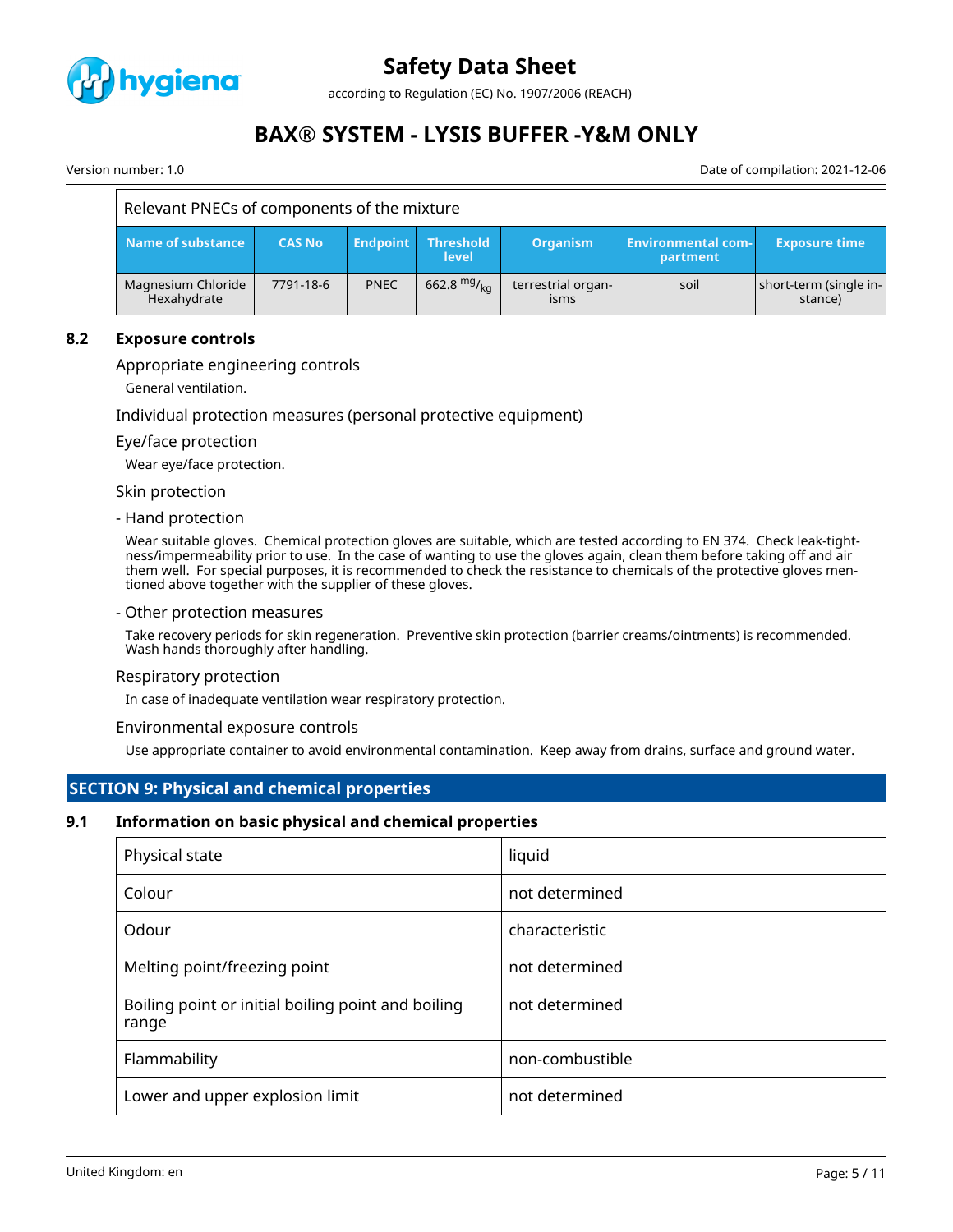

according to Regulation (EC) No. 1907/2006 (REACH)

# **BAX® SYSTEM - LYSIS BUFFER -Y&M ONLY**

Version number: 1.0 Date of compilation: 2021-12-06

| Flash point               | not determined |
|---------------------------|----------------|
| Auto-ignition temperature | not determined |
| Decomposition temperature | not relevant   |
| pH (value)                | not determined |
| Kinematic viscosity       | not determined |
| Solubility(ies)           | not determined |

# Partition coefficient

| Partition coefficient n-octanol/water (log value) | this information is not available |
|---------------------------------------------------|-----------------------------------|
|                                                   |                                   |

| Vapour pressure | not determined |
|-----------------|----------------|
|-----------------|----------------|

### Density and/or relative density

| Density                 | $\mid$ not determined $\mid$                  |
|-------------------------|-----------------------------------------------|
| Relative vapour density | information on this property is not available |

| Particle characteristics | not relevant (liquid) |
|--------------------------|-----------------------|
|                          |                       |

#### **9.2 Other information**

| Other safety characteristics |                                                                                                                     |
|------------------------------|---------------------------------------------------------------------------------------------------------------------|
|                              | Information with regard to physical hazard classes   hazard classes acc. to GHS (physical hazards): not<br>relevant |

| Solvent content | 0.8341 % |
|-----------------|----------|
| Solid content   | 0.4152 % |

# **SECTION 10: Stability and reactivity**

# **10.1 Reactivity**

Concerning incompatibility: see below "Conditions to avoid" and "Incompatible materials".

### **10.2 Chemical stability**

The material is stable under normal ambient and anticipated storage and handling conditions of temperature and pressure.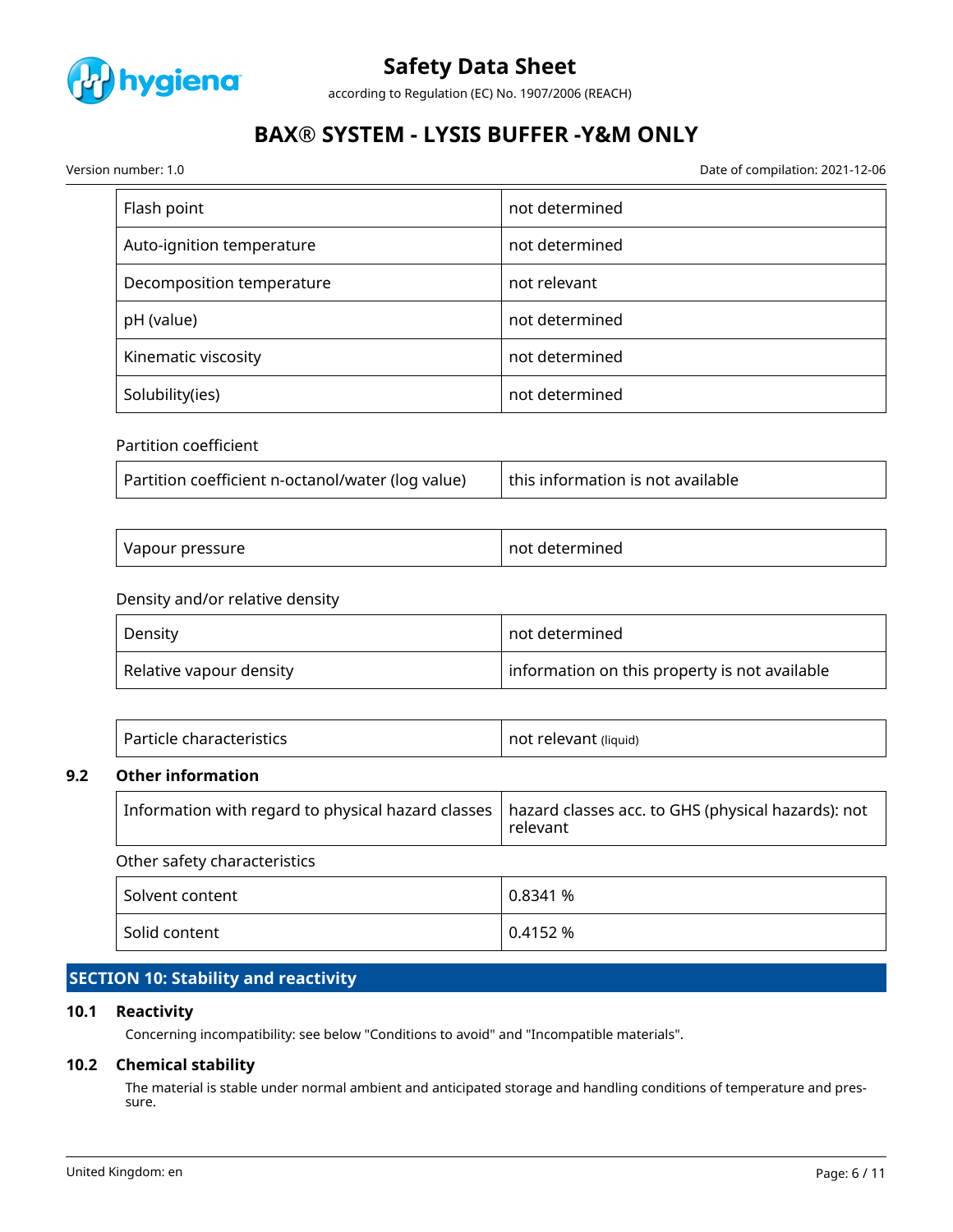

according to Regulation (EC) No. 1907/2006 (REACH)

# **BAX® SYSTEM - LYSIS BUFFER -Y&M ONLY**

Version number: 1.0 Date of compilation: 2021-12-06

#### **10.3 Possibility of hazardous reactions**

No known hazardous reactions.

#### **10.4 Conditions to avoid**

There are no specific conditions known which have to be avoided.

#### **10.5 Incompatible materials**

There is no additional information.

#### **10.6 Hazardous decomposition products**

Reasonably anticipated hazardous decomposition products produced as a result of use, storage, spill and heating are not known. Hazardous combustion products: see section 5.

# **SECTION 11: Toxicological information**

#### **11.1 Information on hazard classes as defined in Regulation (EC) No 1272/2008**

Test data are not available for the complete mixture.

#### Classification procedure

The method for classification of the mixture is based on ingredients of the mixture (additivity formula).

#### **Classification according to GHS (1272/2008/EC, CLP)**

This mixture does not meet the criteria for classification in accordance with Regulation No 1272/2008/EC.

#### Acute toxicity

Shall not be classified as acutely toxic.

#### Skin corrosion/irritation

Shall not be classified as corrosive/irritant to skin.

#### Serious eye damage/eye irritation

Shall not be classified as seriously damaging to the eye or eye irritant.

#### Respiratory or skin sensitisation

Shall not be classified as a respiratory or skin sensitiser.

#### Germ cell mutagenicity

Shall not be classified as germ cell mutagenic.

#### Carcinogenicity

Shall not be classified as carcinogenic.

#### Reproductive toxicity

Shall not be classified as a reproductive toxicant.

#### Specific target organ toxicity - single exposure

Shall not be classified as a specific target organ toxicant (single exposure).

#### Specific target organ toxicity - repeated exposure

Shall not be classified as a specific target organ toxicant (repeated exposure).

#### Aspiration hazard

Shall not be classified as presenting an aspiration hazard.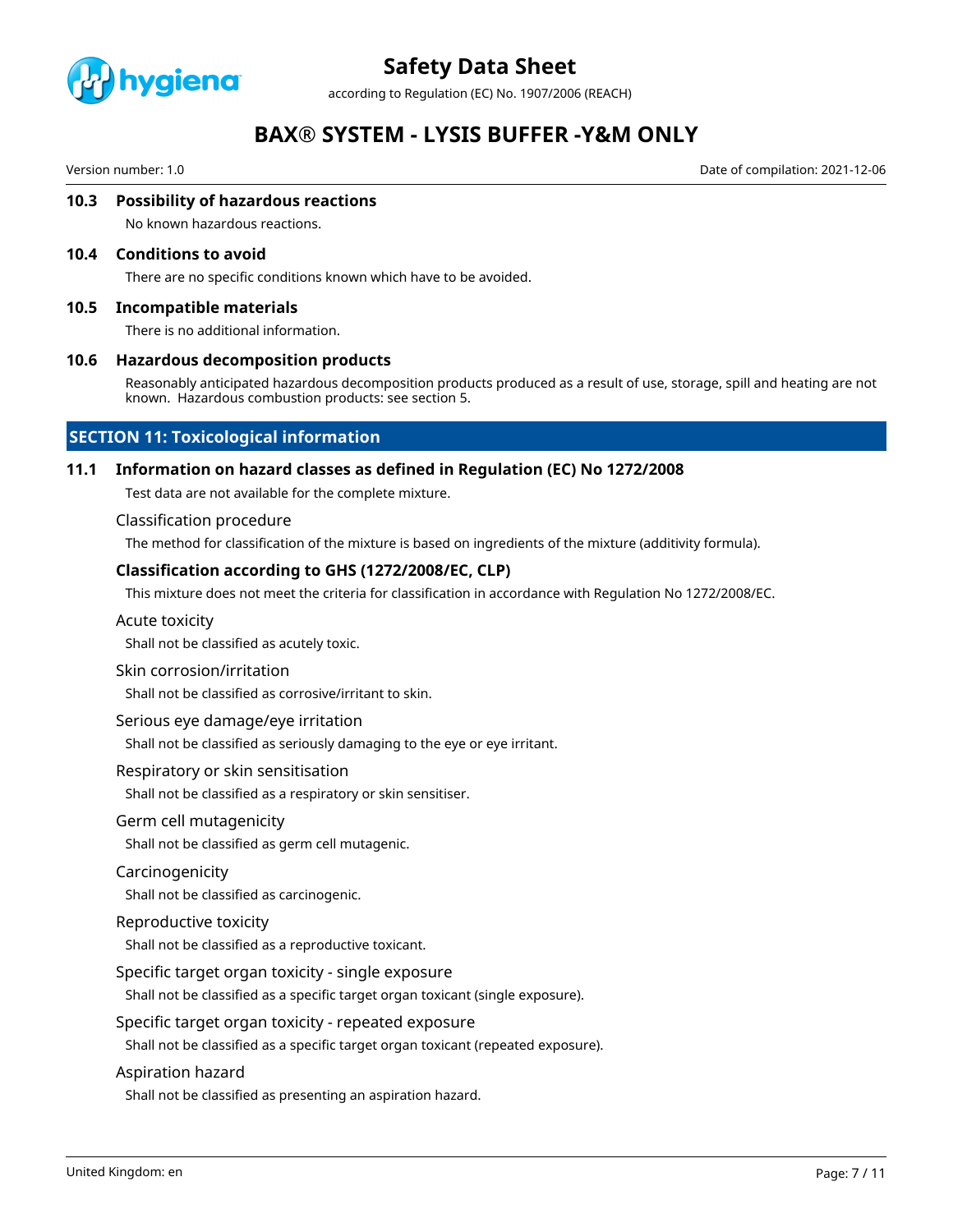

according to Regulation (EC) No. 1907/2006 (REACH)

# **BAX® SYSTEM - LYSIS BUFFER -Y&M ONLY**

Version number: 1.0 Date of compilation: 2021-12-06

### **11.2 Information on other hazards**

There is no additional information.

# **SECTION 12: Ecological information**

#### **12.1 Toxicity**

Shall not be classified as hazardous to the aquatic environment.

#### **12.2 Persistence and degradability**

Data are not available.

**12.3 Bioaccumulative potential**

Data are not available.

**12.4 Mobility in soil**

Data are not available.

# **12.5 Results of PBT and vPvB assessment**

Data are not available.

# **12.6 Endocrine disrupting properties**

None of the ingredients are listed.

### **12.7 Other adverse effects**

Data are not available.

#### **SECTION 13: Disposal considerations**

#### **13.1 Waste treatment methods**

Sewage disposal-relevant information

Do not empty into drains. Avoid release to the environment. Refer to special instructions/safety data sheets.

#### Waste treatment of containers/packagings

Completely emptied packages can be recycled. Handle contaminated packages in the same way as the substance itself.

#### **Remarks**

Please consider the relevant national or regional provisions. Waste shall be separated into the categories that can be handled separately by the local or national waste management facilities.

# **SECTION 14: Transport information**

- **14.1 UN number or ID number not subject to transport regulations**
- **14.2 UN proper shipping name** not relevant
- **14.3 Transport hazard class(es)** none
- **14.4 Packing group not assigned**
- 

#### **14.6 Special precautions for user**

There is no additional information.

**14.5 Environmental hazards** non-environmentally hazardous acc. to the dangerous goods regulations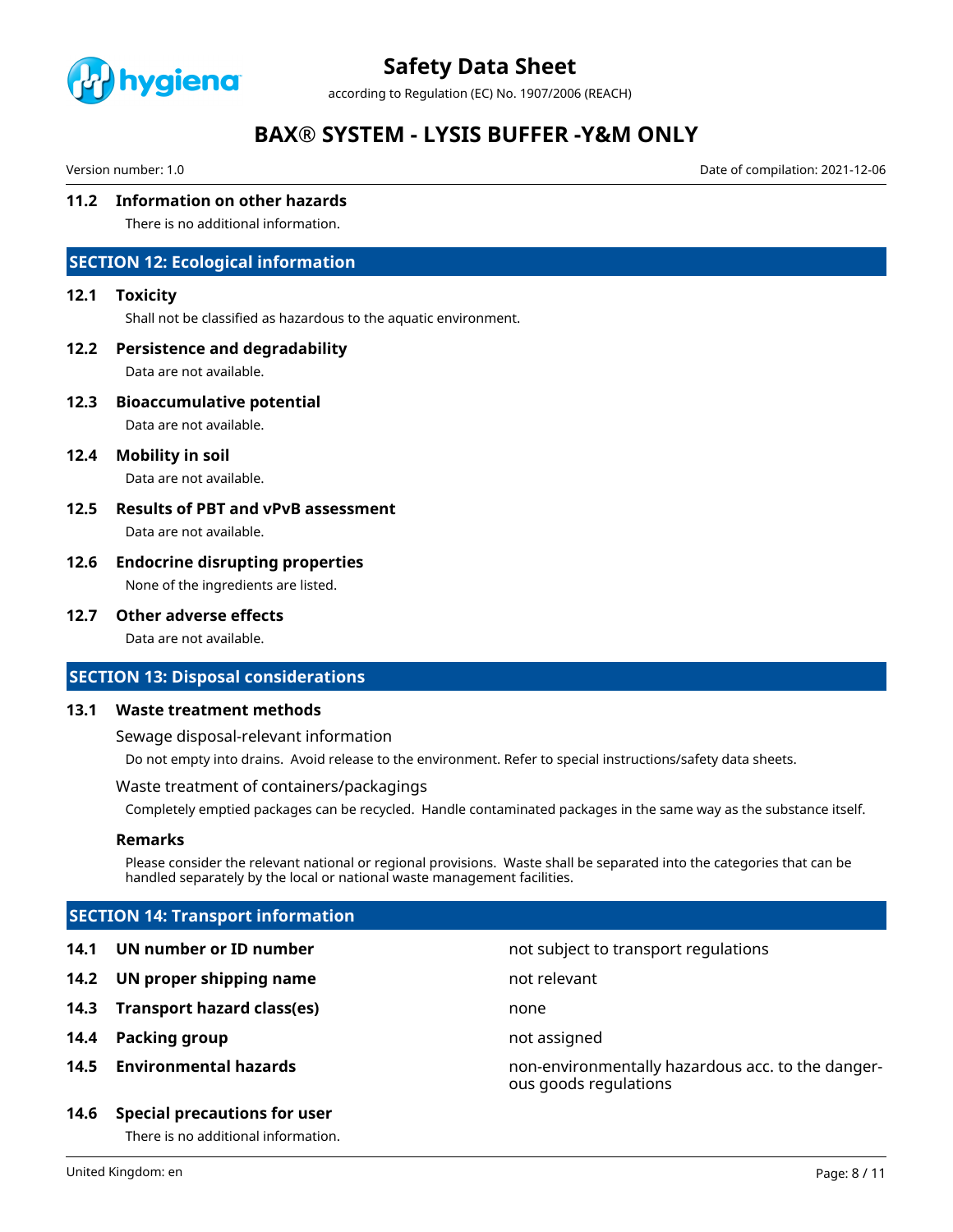

according to Regulation (EC) No. 1907/2006 (REACH)

# **BAX® SYSTEM - LYSIS BUFFER -Y&M ONLY**

Version number: 1.0 Date of compilation: 2021-12-06

### **14.7 Maritime transport in bulk according to IMO instruments**

The cargo is not intended to be carried in bulk.

### **Information for each of the UN Model Regulations**

### **Transport of dangerous goods by road, rail and inland waterway (ADR/RID/ADN) - Additional information**

Not subject to ADR, RID and ADN.

#### **International Maritime Dangerous Goods Code (IMDG) - Additional information**

Not subject to IMDG.

# **International Civil Aviation Organization (ICAO-IATA/DGR) - Additional information**

Not subject to ICAO-IATA.

# **SECTION 15: Regulatory information**

# **15.1 Safety, health and environmental regulations/legislation specific for the substance or mixture Relevant provisions of the European Union (EU)**

#### **Restrictions according to REACH, Annex XVII**

none of the ingredients are listed

### **List of substances subject to authorisation (REACH, Annex XIV) / SVHC - candidate list**

none of the ingredients are listed

### **Deco-Paint Directive**

| <b>VOC</b> | 76 %           |
|------------|----------------|
| content    | $\overline{ }$ |
| .          |                |

#### **Industrial Emissions Directive (IED)**

VOC content  $\vert$  0.8341 %

# **Directive on the restriction of the use of certain hazardous substances in electrical and electronic equipment (RoHS)**

none of the ingredients are listed

### **Regulation concerning the establishment of a European Pollutant Release and Transfer Register (PRTR)**

none of the ingredients are listed

#### **Water Framework Directive (WFD)**

| List of pollutants (WFD)       |               |                  |                |
|--------------------------------|---------------|------------------|----------------|
| Name of substance              | <b>CAS No</b> | <b>Listed in</b> | <b>Remarks</b> |
| Magnesium Chloride Hexahydrate |               | A)               |                |

Legend

 $\overline{A}$  Indicative list of the main pollutants

# **Regulation on persistent organic pollutants (POP)**

None of the ingredients are listed.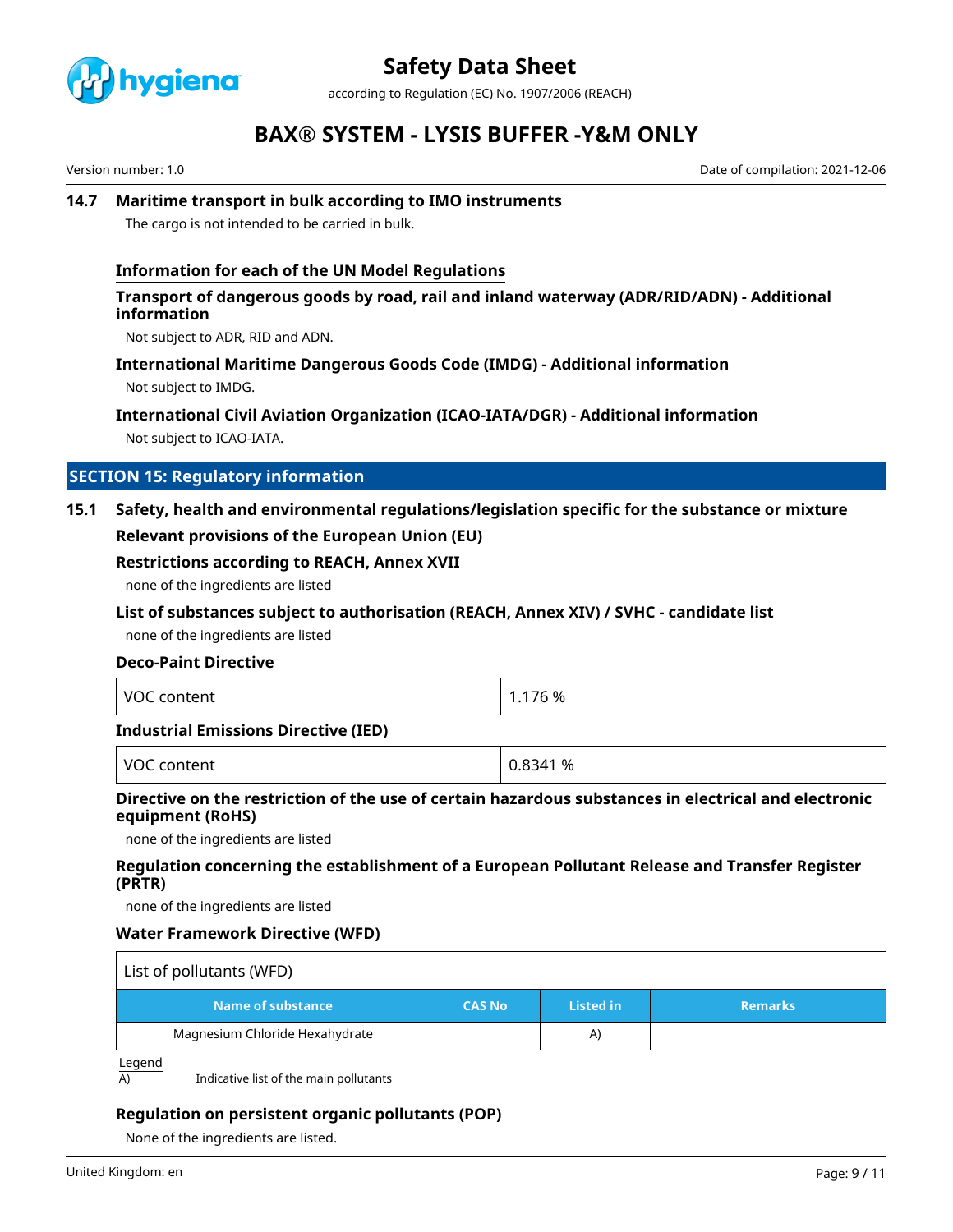

according to Regulation (EC) No. 1907/2006 (REACH)

# **BAX® SYSTEM - LYSIS BUFFER -Y&M ONLY**

Version number: 1.0 Date of compilation: 2021-12-06

### **National inventories**

| <b>Country</b> | <b>Inventory</b> | <b>Status</b>                  |
|----------------|------------------|--------------------------------|
| AU             | <b>AICS</b>      | all ingredients are listed     |
| CA             | <b>DSL</b>       | not all ingredients are listed |
| <b>CN</b>      | <b>IECSC</b>     | all ingredients are listed     |
| EU             | ECSI             | not all ingredients are listed |
| EU             | REACH Reg.       | not all ingredients are listed |
| JP             | <b>CSCL-ENCS</b> | not all ingredients are listed |
| <b>KR</b>      | KECI             | all ingredients are listed     |
| <b>MX</b>      | <b>INSQ</b>      | not all ingredients are listed |
| NZ             | NZIOC            | all ingredients are listed     |
| PH             | <b>PICCS</b>     | all ingredients are listed     |
| <b>TR</b>      | <b>CICR</b>      | not all ingredients are listed |
| <b>TW</b>      | <b>TCSI</b>      | all ingredients are listed     |
| US             | <b>TSCA</b>      | not all ingredients are listed |

#### Legend

| . ت ص        |                                                                         |
|--------------|-------------------------------------------------------------------------|
| <b>AICS</b>  | Australian Inventory of Chemical Substances                             |
| <b>CICR</b>  | Chemical Inventory and Control Regulation                               |
| CSCL-ENCS    | List of Existing and New Chemical Substances (CSCL-ENCS)                |
| DSL.         | Domestic Substances List (DSL)                                          |
| ECSI         | EC Substance Inventory (EINECS, ELINCS, NLP)                            |
| IECSC        | Inventory of Existing Chemical Substances Produced or Imported in China |
| INSO         | National Inventory of Chemical Substances                               |
| KECI         | Korea Existing Chemicals Inventory                                      |
| NZIoC        | New Zealand Inventory of Chemicals                                      |
| <b>PICCS</b> | Philippine Inventory of Chemicals and Chemical Substances (PICCS)       |
| REACH Reg.   | REACH registered substances                                             |
| TCSI         | Taiwan Chemical Substance Inventory                                     |
| TSCA         | Toxic Substance Control Act                                             |
|              |                                                                         |

### **15.2 Chemical Safety Assessment**

Chemical safety assessments for substances in this mixture were not carried out.

# **SECTION 16: Other information**

### **Abbreviations and acronyms**

| Abbr.      | <b>Descriptions of used abbreviations</b>                                                                                                                                                                                     |
|------------|-------------------------------------------------------------------------------------------------------------------------------------------------------------------------------------------------------------------------------|
| ADN        | Accord européen relatif au transport international des marchandises dangereuses par voies de navigation<br>intérieures (European Agreement concerning the International Carriage of Dangerous Goods by Inland Wa-<br>terways) |
| <b>ADR</b> | Accord relatif au transport international des marchandises dangereuses par route (Agreement concerning<br>the International Carriage of Dangerous Goods by Road)                                                              |
| <b>CAS</b> | Chemical Abstracts Service (service that maintains the most comprehensive list of chemical substances)                                                                                                                        |
| C1P        | Regulation (EC) No 1272/2008 on classification, labelling and packaging of substances and mixtures                                                                                                                            |